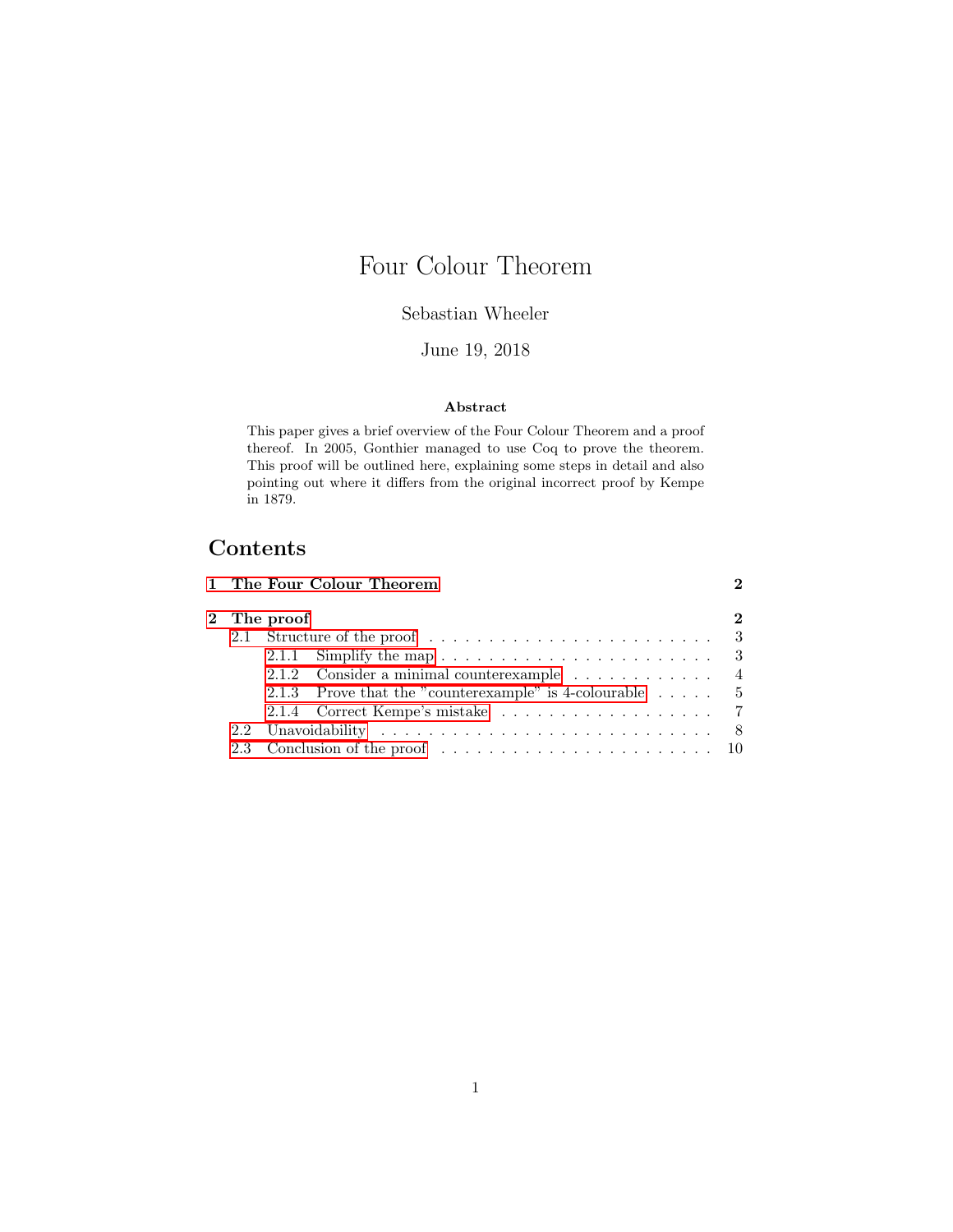# <span id="page-1-0"></span>1 The Four Colour Theorem

In 1852, Francis Guthrie conjectured the Four Colour Theorem. The main topic of this paper is the Four Colour Theorem and the formal proof of the theorem done by Gonthier explained in [\[4\]](#page-11-0). First of all, recall the theorem:

#### Theorem (Four Colour Theorem) [\[4\]](#page-11-0), p. 2

The regions of any simple planar map can be coloured with only four colours, in such a way that any two adjacent regions have different colours.

In order to understand the theorem, some more definitions are required:

#### Definition (Planar map, regions, simple map) [\[4\]](#page-11-0), p. 3

A planar map is a set of pairwise disjoint subsets of the plane, called regions. A simple map is one whose regions are connected open sets.

#### Definition (Adjacent regions) [\[4\]](#page-11-0), p. 3

Two regions of a map are adjacent if their respective closures have a common point that is not a corner of the map.

#### Definition (Corner) [\[4\]](#page-11-0), p. 3

A point is a corner of a map if and only if it belongs to the closures of at least three regions.

With the help of these definitions the Four Colour Theorem can be understood. This easy to understand theorem is quite complicated to prove and it took several failed attempts and over 100 years until it was finally proven by Appel and Haken in 1976. The first (incorrect) proof was found by Kempe in 1879 and although it contains some mistakes, the main ideas of the proof were used in most of the subsequent proofs, also in the one presented here. (cf. [\[1\]](#page-11-1), p.4 and  $[4]$ , p. 5)

# <span id="page-1-1"></span>2 The proof

The main goal of Gonthier was to make sure that every detail of the proof is correct. Therefore, he used Coq v7.3.1 to check every part of the proof. In order to be able to use a computer to check the proof, the theorem has to be formulated in such a way that a computer can work with the underlying structures. Although most of the literature speaks about graphs when considering the Four Colour Theorem, Gonthier decides to stick to a combinatorial formulation of the problem using hypermaps. This is supposed to make it easier to implement in Coq. Consequently, the following structure is used:

#### Definition (polygonal outline, polygonal map, face) [\[4\]](#page-11-0), p. 5

A polygonal outline is the pairwise disjoint union of a finite number of open line segments, called edges, with a set of nodes that contains the endpoints of the edges. The regions of a finite polygonal planar map, called faces, are the connected components of the complement of a polygonal outline.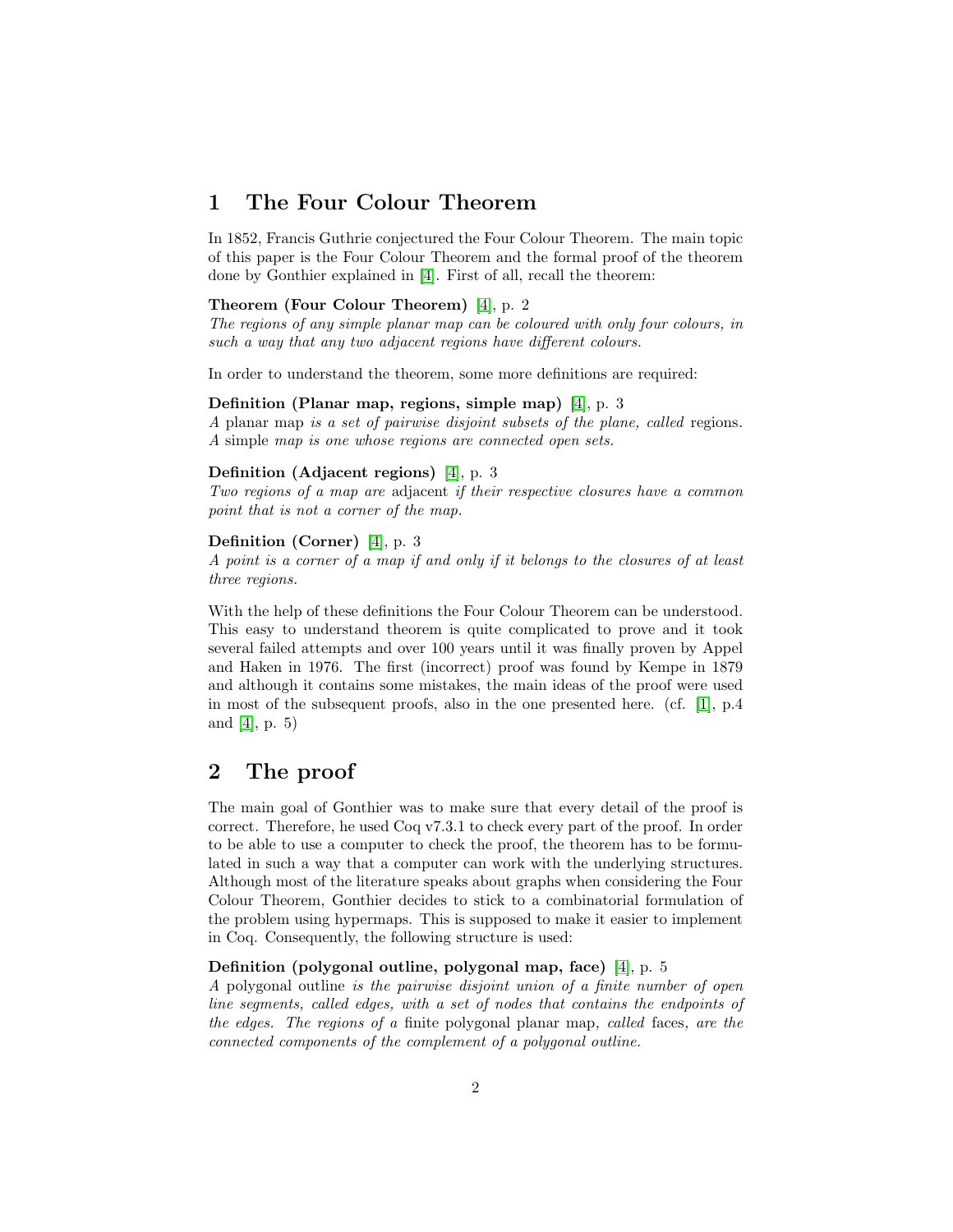A polygonal map is too general, as it allows structures that are not necessary for the Four Colour Theorem.



<span id="page-2-2"></span>Figure 1: A general polygonal map ([\[4\]](#page-11-0), p. 6)

When colouring a map, both isolated nodes and bridges do not make a difference, so they need not be considered. The exact definitions of an isolated node and a bridge are omitted, Figure [1](#page-2-2) gives a good intuition. This fact gives rise to the next definition:

#### Definition (polyhedral map) [\[4\]](#page-11-0), p. 6

A polyhedral map is a finite bridgeless connected polygonal map.

In his proof, Gonthier only considers polyhedral maps as this does not imply a loss of generality.

Another important theorem that is used in the proof is the well-known Euler formula:

#### Theorem (Euler formula) [\[6\]](#page-11-2), p. 75

The Euler polyhedron formula (Euler 1752)

<span id="page-2-3"></span>
$$
V - E + F = 2 \tag{1}
$$

where  $V, E, F$  are the number of vertices, edges and faces, is valid for any schema which represents the sphere.

With all of this known, a brief overview of the proof can be given.

#### <span id="page-2-0"></span>2.1 Structure of the proof

There are several parts of the idea of the proof. A brief overview will be given here. Most of these steps were already performed by Kempe in his incorrect proof. Only a few were added later on, so most of these steps can be found in [\[1\]](#page-11-1) and [\[4\]](#page-11-0).

#### <span id="page-2-1"></span>2.1.1 Simplify the map

The first step is to simplify the map, i.e. identifying a special case that can be used but does not entail a loss of generality. Kempe and Cayley already knew that it suffices to consider only cubic maps, that is maps that only have vertices of degree 3. There is a simple way to see that if every cubic map is 4-colourable also every other map is 4-colourable: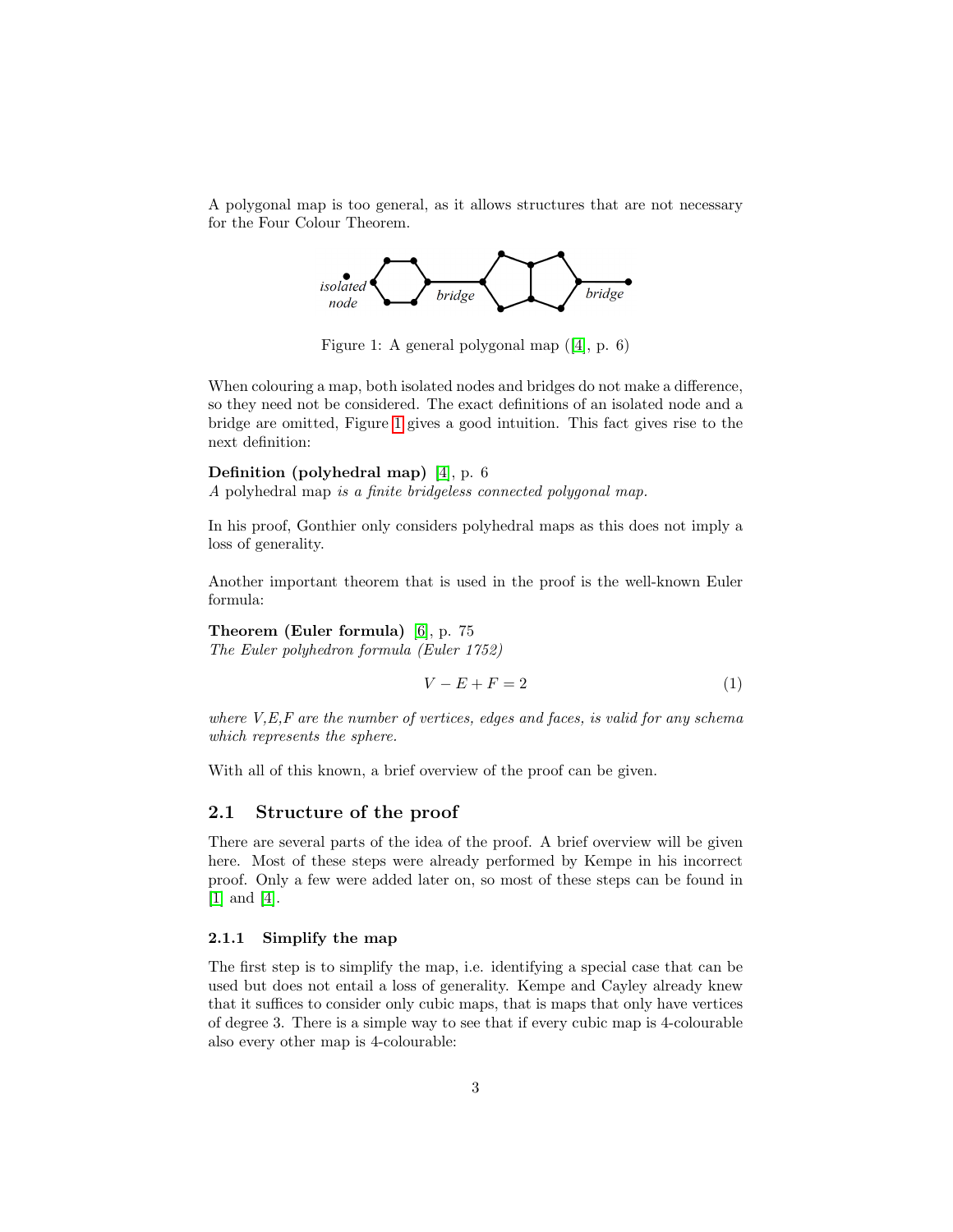

Figure 2: Reducing to cubic map ([\[4\]](#page-11-0), p. 6)

If the cubic map is 4-colourable, the center face that was added can be removed to get back to the original map. The result is the map with a colouring with at most 4 colours. By removing the face in the middle, it cannot happen that a valid colouring becomes invalid.

Now that only cubic maps have to be considered for the rest of the proof, the Euler formula can be looked at again. Obviously, for cubic maps it holds that  $3V = 2E$ . Putting this in to [\(1\)](#page-2-3) yields

<span id="page-3-1"></span>
$$
2E = 6F - 12.\t\t(2)
$$

Every edge belongs to exactly two faces, so the total number of sides of all the faces is exactly  $2E$ . Dividing [\(2\)](#page-3-1) by F leads to

$$
\frac{2E}{F} = 6 - \frac{12}{F} \Leftrightarrow \frac{\# sides}{F} = 6 - \frac{12}{F}.
$$

The left-hand side can be read as number of sides per face, showing that, on average, every face has just under 6 sides.

#### <span id="page-3-0"></span>2.1.2 Consider a minimal counterexample

The next step in the proof is to consider a minimal counterexample, so a cubic map that is not 4-colourable and with a minimal number of faces. If a map that needs at least 5 colours exists, then there also must be one with a minimal number of faces.

This counterexample is a cubic map, so as shown in [2.1.1](#page-2-1) the faces have less than six sides on average, so there must be at least one face that has five sides or less. Figure [3](#page-3-2) shows the possible shape and neighbourhood of that face.



<span id="page-3-2"></span>Figure 3: Possible shape and neighbourhood of the smaller face ([\[4\]](#page-11-0), p. 7)

In the next section, it will be shown that all of these maps are 4-colourable and that therefore there cannot be a counterexample, so the Four Colour Theorem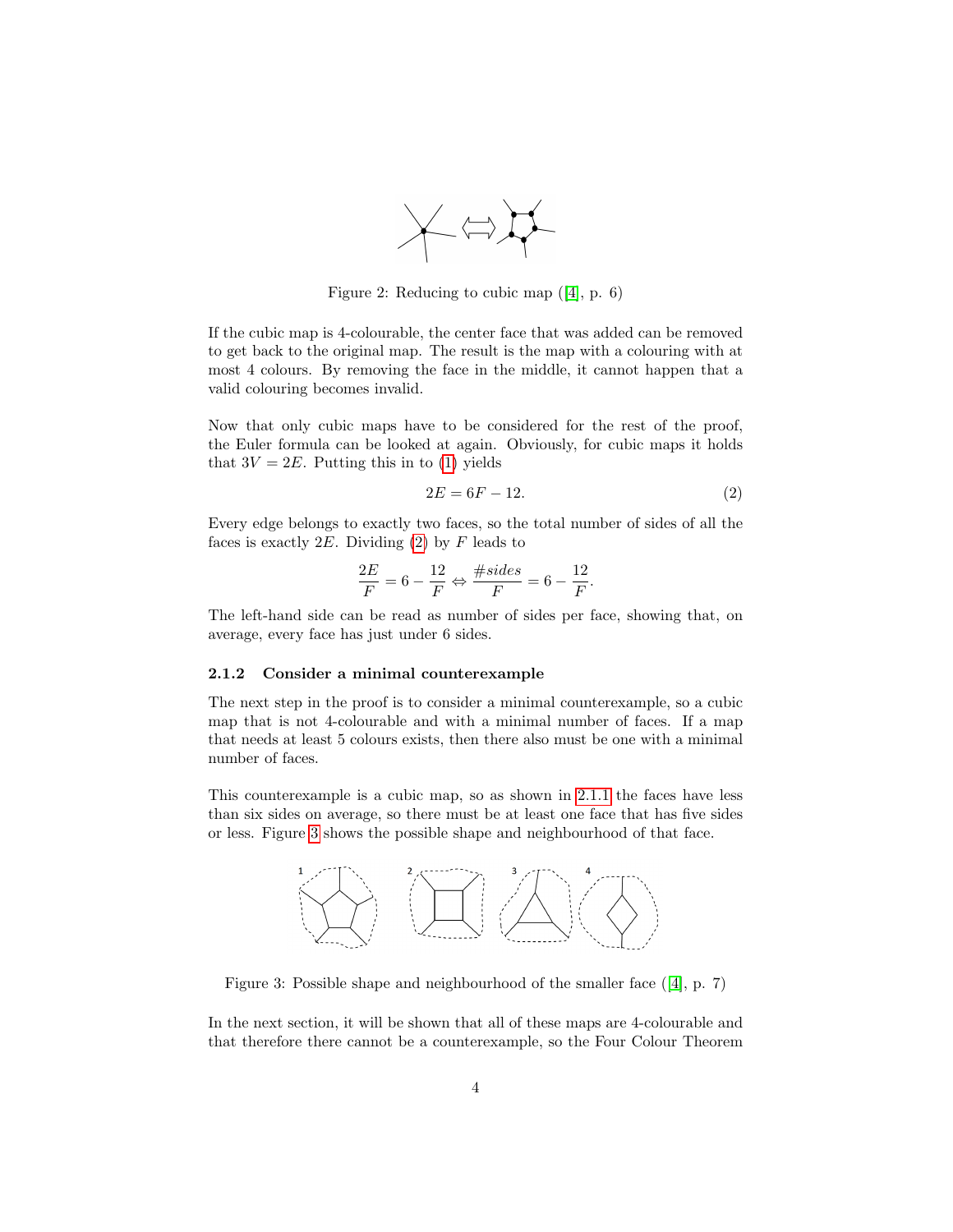must be valid. It is important to remember that a minimal counterexample was considered, i.e. any map with less faces is 4-colourable.

#### <span id="page-4-0"></span>2.1.3 Prove that the "counterexample" is 4-colourable

This section sets out to prove that the minimal counterexample is actually 4-colourable by removing edges from the central face and getting a smaller, thus 4-colourable map. The smaller 4 -colouring will be used to construct a 4-colouring of the original map. One of the cases of Figure [3](#page-3-2) will occur in the example. The hope is that for every case, a 4-colouring can be found:

Cases 3 and 4 For both of these cases, remove any side of the central face. As this removes a face, the resulting map has to be 4-colourable (recall that a minimal counterexample was considered). This means that the central face is bordered by 3 (case 3) or 2 (case 4) colours, both cases leaving a fourth colour for the central face. This proves that the counterexample cannot have either of these structures as a part of it.

Case 2: square In the case of the square, the same can be done when choosing two appropriate sides to remove. When removing two opposite sides of the square, the faces touching those sides can either be the same, be adjacent or neither. If they are adjacent or the same, then the faces touching the other two sides of the square can be neither the same nor adjacent, as one of those faces will be surrounded by the two previous faces. So it is always possible to remove two edges such that the touching faces are neither the same nor adjacent. Figure [4](#page-4-1) illustrates this fact.



<span id="page-4-1"></span>Figure 4: Possible situations of the square

A and B can either be adjacent (left side of Figure [4\)](#page-4-1), the same (right side of Figure [4\)](#page-4-1) or neither. In the first two cases, it can easily be seen that C and D are not adjacent, in the third case A and B are not adjacent, so there are always two faces that are not adjacent. The edges of the square touching these faces are the edges that are removed. This smaller map is definitely 4-colourable (as a minimal counterexample was considered). As two sides were removed, there are only three faces in the smaller map, so there is a fourth colour that can be used to colour the square.

Case 1: pentagon The last remaining case is the pentagon. As with the square, two sides are removed such that the faces touching those sides are nei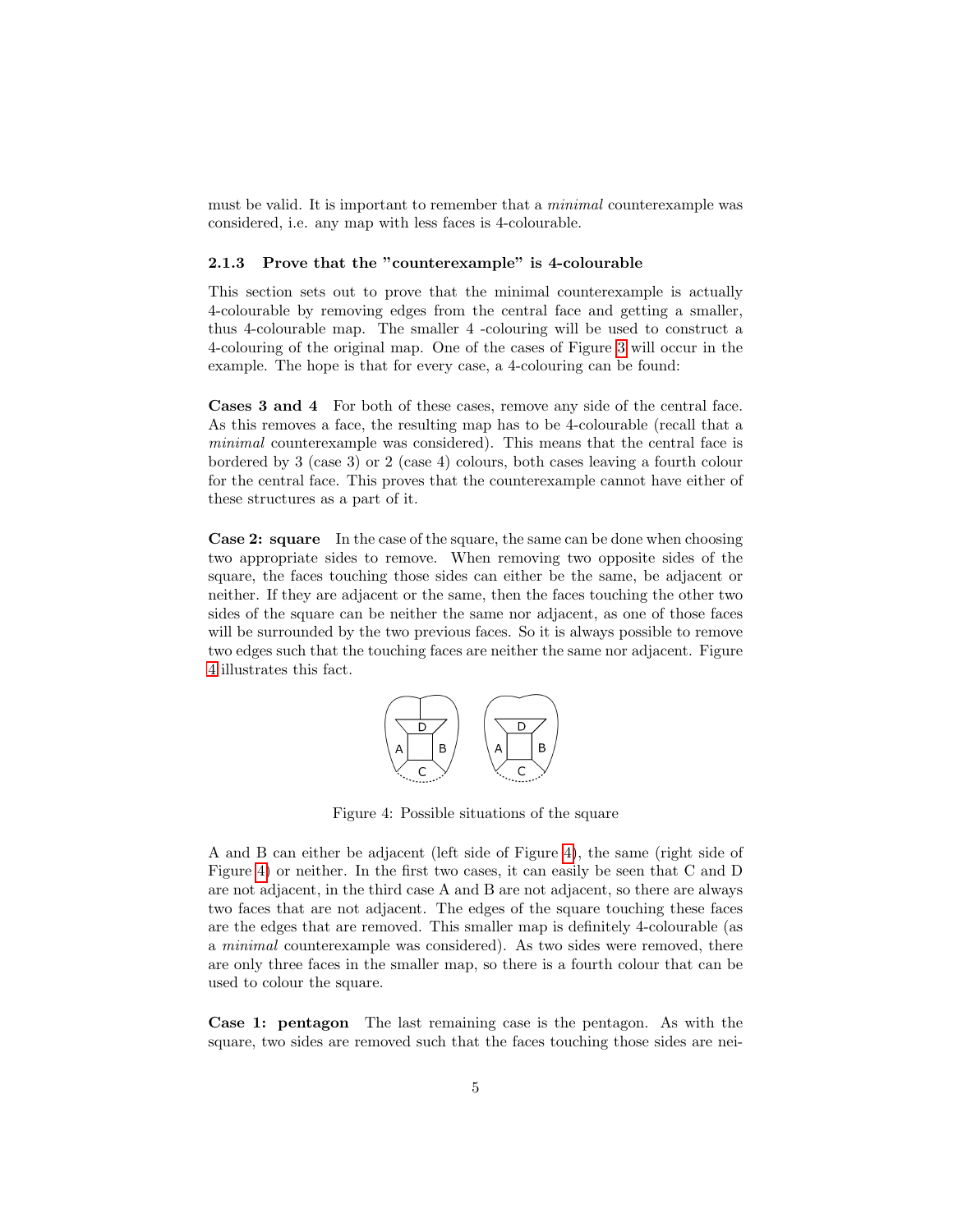ther the same nor adjacent. The reduced map is obviously 4-colourable again. The problem that remains is to prove that this colouring can be adapted to the original map.

Kempe thought he found a way to do this by using "Kempe chains" that give rise to a recolouring that leads to a valid 4-colouring. Kempe chains are chains of faces with alternating colours. Obviously, the colouring stays valid, if all of the colours of a longest possible chain are switched. An example of a Kempe chain is shown in Figure [5:](#page-5-0)



<span id="page-5-0"></span>Figure 5: Kempe chain coloured in grey ([\[1\]](#page-11-1), p. 11)

Kempe's idea was to find two Kempe chains that would split the colours of the map appropriately to allow a recolouring. The following image shows the general situation:



<span id="page-5-1"></span>Figure 6: Kempe chains splitting the colours ([\[1\]](#page-11-1), p. 11)

In Figure [6,](#page-5-1) let the dashed lines be two Kempe chains, one connecting A and D with a red-white chain and the other connecting A and C with a red-green chain. If one of these chains does not exist, simply taking the longest part of that chain starting in A and switching the colours will remove the colour red from the direct neighbourhood of the face F, so a colour for F has been found. So let both of these chains exist. Then the blue-white chain starting in B cannot possibly contain D, as it would have to go through the red-green chain from A to C. Similarly, the blue-green chain starting in E cannot contain C. Switching the colours of both of these chains then allows F to be coloured blue. This was Kempe's idea which at first sight seems to be correct.

However, he did not bear in mind that after switching the first set of colours, the second chain might change. This mistake was discovered in 1890 by Heawood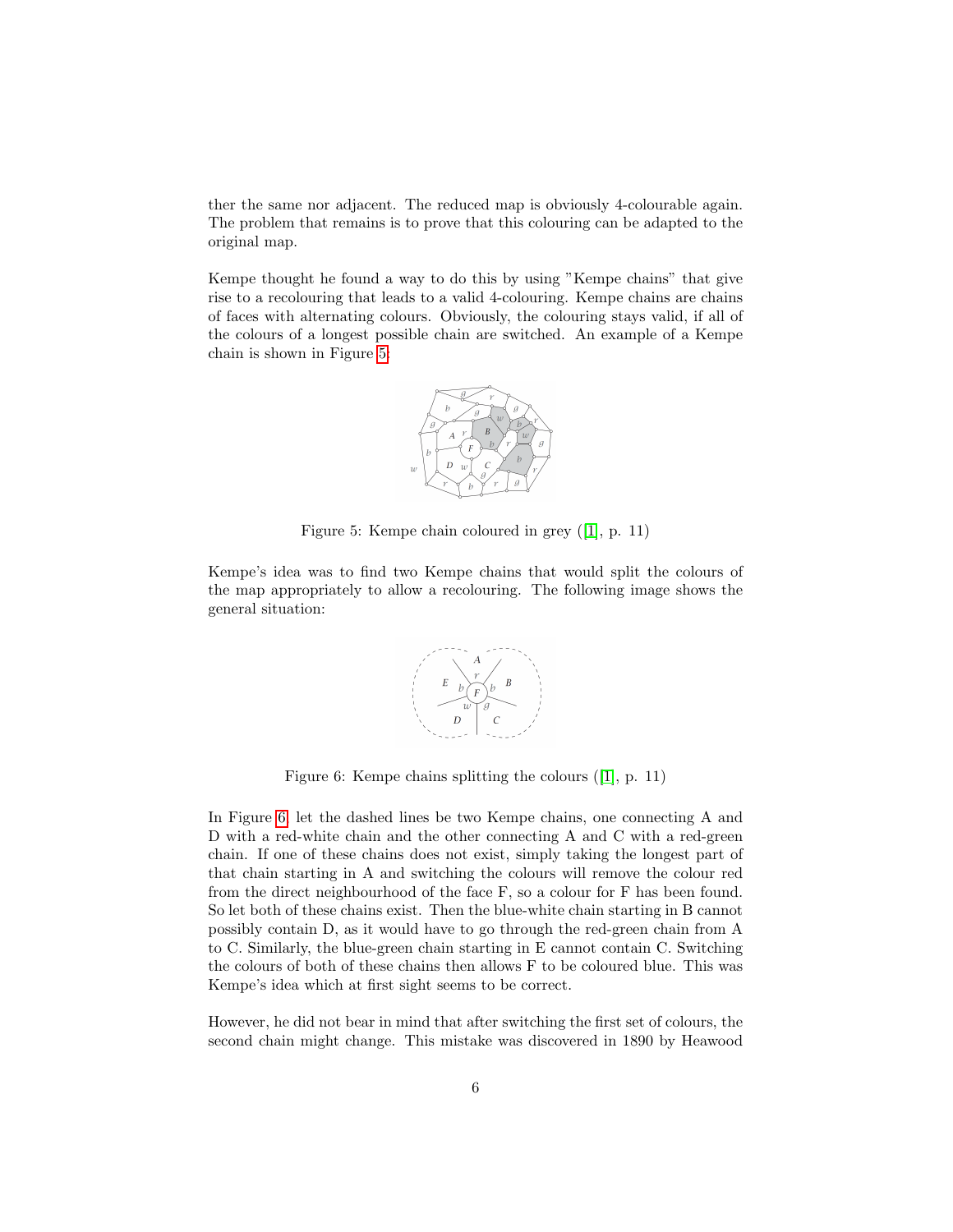when he provided a counterexample to Kempe's proof.



<span id="page-6-1"></span>Figure 7: Counterexample to Kempe's proof ([\[1\]](#page-11-1), p. 17)

If the same steps as above are performed on the example in Figure [7,](#page-6-1) the colouring is no longer valid. The reason is that as soon as the blue-white chain starting in B switches colours, the red-white chain connection A and D no longer exists and therefore C and E can be contained in the same blue-green chain. Although this ruins Kempe's proof, the main idea still can be used for a correct proof.

#### <span id="page-6-0"></span>2.1.4 Correct Kempe's mistake

Kempe's problem was that he did not consider all possible neighbourhoods of the central pentagon in question. The solution is to consider even bigger neighbourhoods of the pentagon, enumerate all relevant possibilities and prove that all of them are 4-colourable.

The task is to find a certain set of configurations that are:

- *reducible*, meaning that it can be shown that they are 4-colourable and
- *unavoidable*, meaning that one of these configurations has to appear in every counterexample considered.

In his paper from 1913 ([\[2\]](#page-11-3)), Birkhoff provided some good insights on how to compute reducibility. Basically, it was applying Kempe's idea to more general configurations. The bigger problem was the unavoidability.

In [\[5\]](#page-11-4), it was proved that every possible minimal counterexample would have to contain one of 633 listed configurations. As a second step, they proved that each of these configurations is reducible, meaning that there also is a map that disproves the Four Colour Theorem but is smaller. This is a contradiction to the assumption that it was a minimal counterexample so in total, there cannot be a counterexample. However, a computer was used to check the 633 configurations which leads to scepticism among mathematicians and is a reason why some do not accept the proof.

Gonthier used the same 633 configurations to complete his computer-checked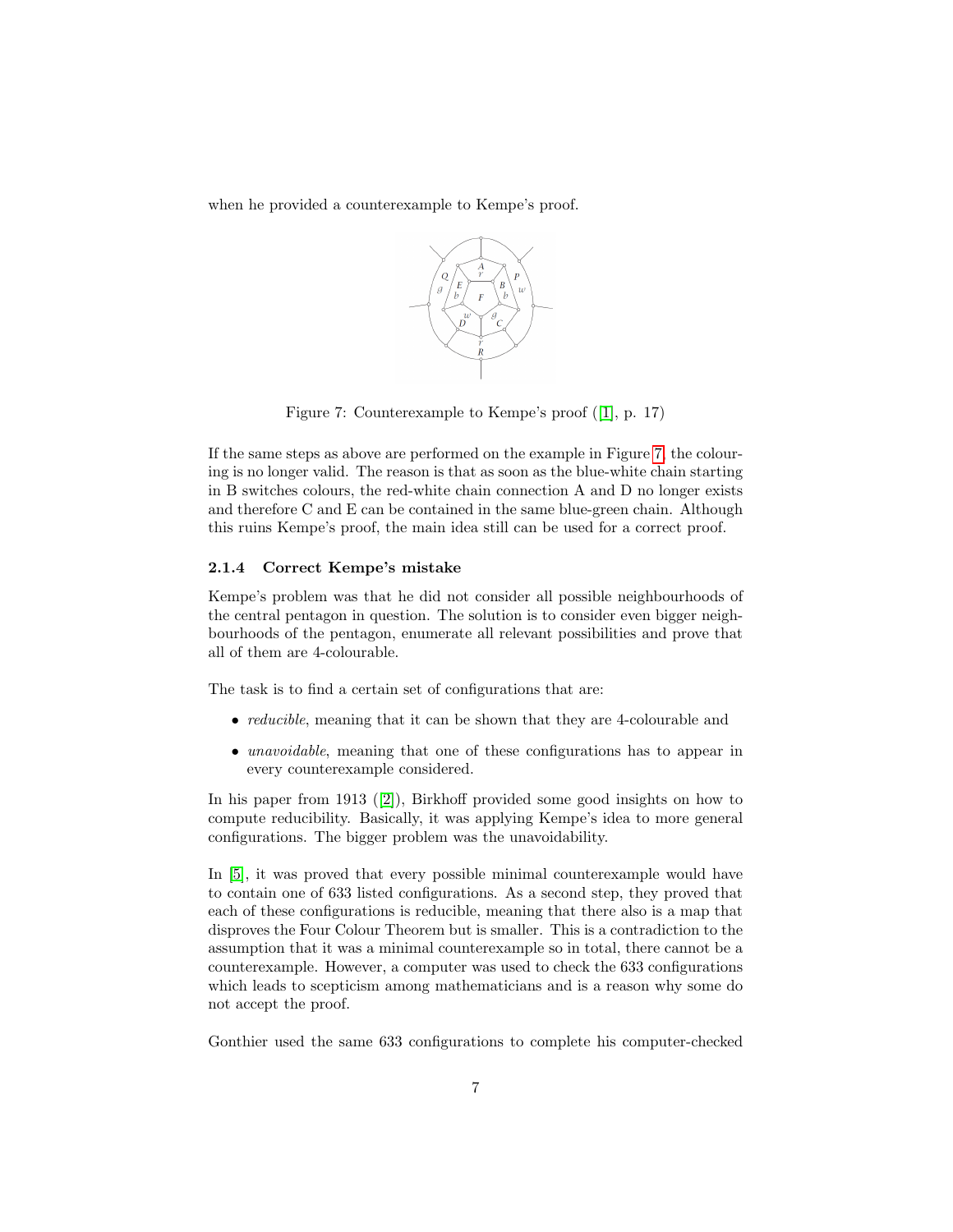proof. The difference is that he uses Coq, which checks the proof for validity. Mathematicians therefore no longer have to trust the computer program, only Coq and as Coq is used more generally for all sorts of theorems, this is not as much of a problem (although some people surely still will not believe it). The last section of this paper will focus on some methods used to prove unavoidability.

#### <span id="page-7-0"></span>2.2 Unavoidability

The problem of unavoidability was quite difficult to solve. So far, this paper has shown that the pentagon is unavoidable, but this does not help as it has not yet been proven that it is reducible. The task is to create a larger, more complicated set of configurations that is unavoidable but such that all of the configurations are reducible. In 1969, Heesch published a systematic method for determining unavoidability, called discharging. Following [\[1\]](#page-11-1), this method is explained now:

At the beginning, every face gets an initial charge

$$
i(f) = 6 - \# sides(f).
$$

This means that every pentagon gets a charge of 1, every hexagon a charge 0, every heptagon a charge  $-1$  and so on. Using [\(2\)](#page-3-1) it can easily be seen that

$$
\sum_{f \in F} i(f) = 6|F| - 2|E| = 6|F| - 6|F| + 12 = 12
$$

where  $F$  is the set of all faces and  $E$  is the set of all edges.

As the total charge is always  $> 0$ , there must always be local areas with a positive charge. These local areas are unavoidable configurations. If none of these configurations were present, then all local charges would be  $\leq 0$  leading to a total charge  $\leq 0$  which is a contradiction. So a method has been found to find unavoidable configurations.

Next, a set of discharge rules has to be created that transfer charges between faces but keep the total global charge the same. Choosing appropriate discharge rules is the key to finding an unavoidable and reducible set. The simplest possible discharge rule is:

#### Discharge Rule 1 Do nothing.

This rule leaves all charges as they are, so the only areas with positive charge are the pentagons, so all that is known is that a pentagon is an unavoidable configuration. Another possible discharge rule is the following:

**Discharge Rule 2** Transfer  $\frac{1}{5}$  from every pentagon to every adjacent face with more than six sides.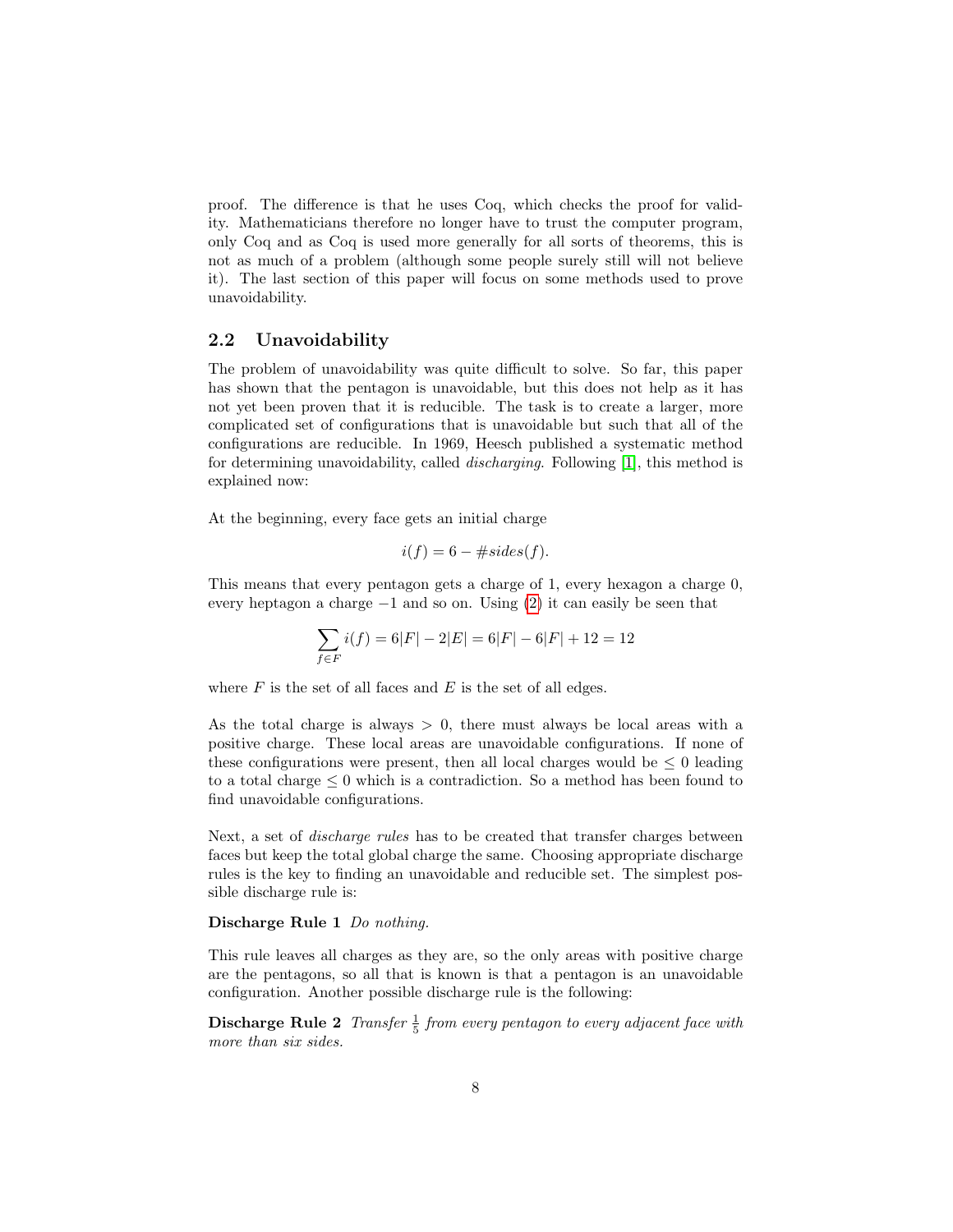The resulting charge r can now be inspected. If a pentagon  $f_5$  still has a charge  $r(f_5) > 0$  then it cannot have five adjacent faces with each more than six sides as each of them would reduce the pentagon's charge by  $\frac{1}{5}$ . If this is the case, then one of the neighbours of the pentagon either has to be another pentagon or a hexagon.

Next, have a look at the other faces. As hexagons neither receive nor lose charge, they will not have charge > 0. A heptagon  $f_7$  has initial charge  $i(f_7) = -1$ , so the resulting charge is  $r(f_7) = -1 + \frac{m}{5}$  where m is the number of adjacent pentagons. For  $r(f_7) > 0$ , m has to be at least 6. If a heptagon has six adjacent pentagons, two of those pentagons will be adjacent, so the pentagon-pentagon configurations appears again.

For any face with  $k \geq 8$  sides,  $i(f_k) = 6 - k$ , so

$$
r(f_k) = (6-k) + \frac{m}{5} \le (6-k) + \frac{k}{5} = \frac{30-5k+k}{5} \le \frac{-2}{5} < 0
$$

where  $m$  again is the number of adjacent pentagons. This means that the only two cases that can possibly give positive charge have been analysed and in both cases, certain structures have been found. These configurations are therefore an unavoidable set:



Figure 8: First unavoidable set

Obviously, it is good that an unavoidable set has been found. However, these configurations are not known to be reducible, so it does not solve the problem. Therefore, other steps with additional discharge rules can be performed in the hope to find a better set.

**Discharge Rule 3** Transfer  $\frac{1}{4}$  from every pentagon to up to 4 adjacent faces with more than six sides.

Again, positive resulting charge r will lead to an unavoidable set. For  $r(f_5) > 0$ , there must be at most three neighbours with more than six sides. This also means that there must be two neighbours with five or six sides.

For the heptagons, the formula is  $r(f_7) = -1 + \frac{m}{4}$  where m again is the number of adjacent pentagons.

$$
r(f_7) > 0 \Leftrightarrow m \ge 5
$$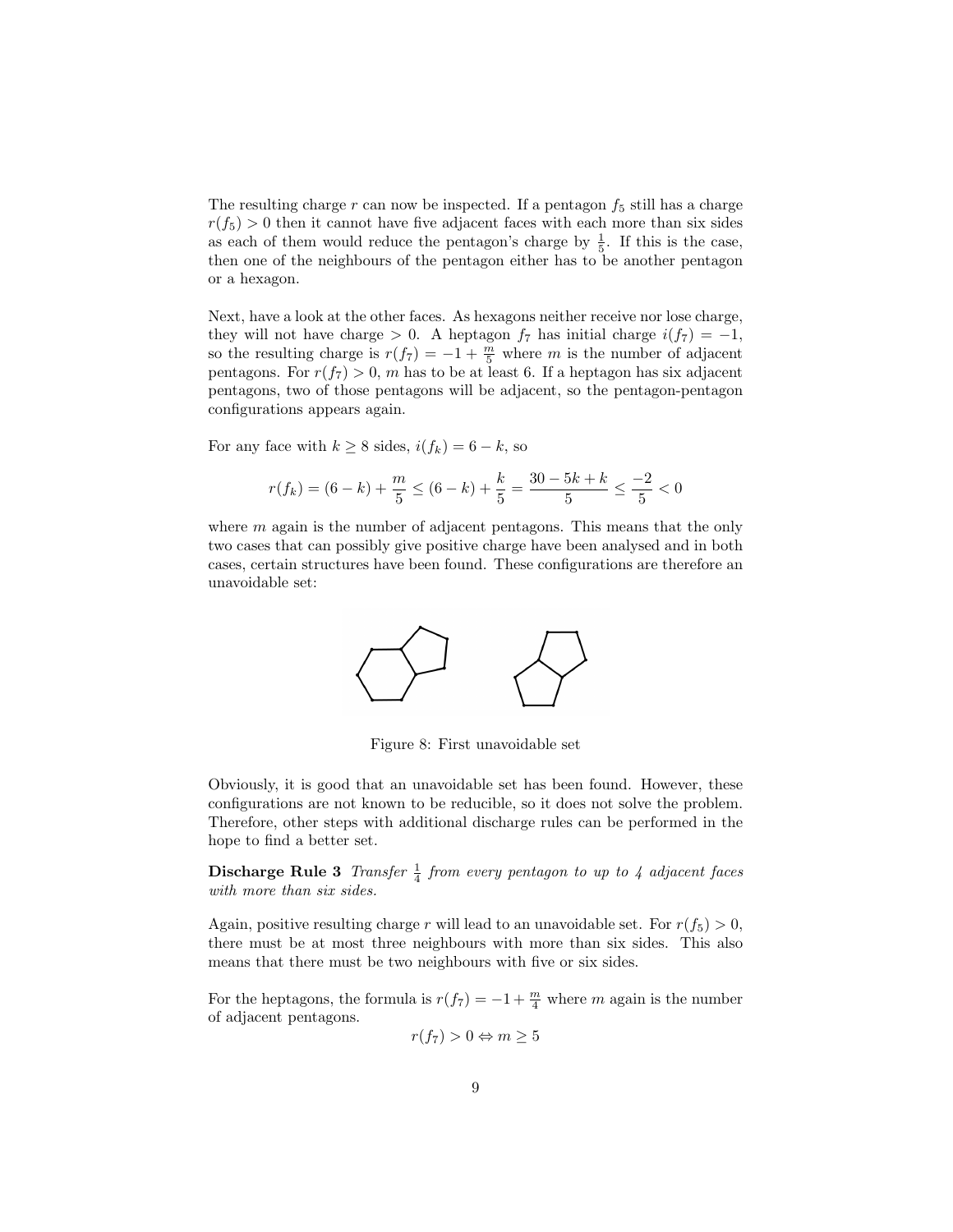This means that there are five pentagons around the heptagon which implies that three of the pentagons must be adjacent (chain of three pentagons).

For  $k \geq 8$  sides, the formula reads

$$
r(f_k) = (6 - k) + \frac{m}{4} \le \frac{24 - 3k}{4} \le 0.
$$

So the only configurations with positive charge are the ones previously found, leading to another, larger unavoidable set:



Figure 9: Second, larger unavoidable set

As demonstrated, certain discharge rules lead to certain unavoidable sets.

Appel and Haken managed to create an unavoidable and reducible set containing 1936 configurations. For reducibility, they only used Kempe's original idea simply applied to these larger configurations. Obviously, these computations cannot be done by hand but have to be done by computers which leads to disbelief of the proof. In [\[5\]](#page-11-4), the unavoidable set was reduced to 633 configurations by using 32 special discharge rules. In his proof, Gonthier used the same unavoidable set.

### <span id="page-9-0"></span>2.3 Conclusion of the proof

The last step of the proof is to verify that all of the 633 configurations of the unavoidable set are actually reducible. Reducibility is the most computationintensive part of the proof. All of the 633 configurations have to be proved to be 4-colourable. The idea of reducing is to remove some edges of the configuration leading to a smaller graph. This smaller graph has to be 4-colourable as a minimal counterexample was considered. The goal is to find a colouring of the original graph by using the colouring of the smaller graph.

As this part of the proof is a lot of enumeration, it would be better if there were less cases to consider. It turns out that it is possible to solve a different problem containing less cases. Instead of colouring the faces using four colours, it is sufficient to colour the edges using three colours. This obviously reduces the necessary computations/enumerations significantly.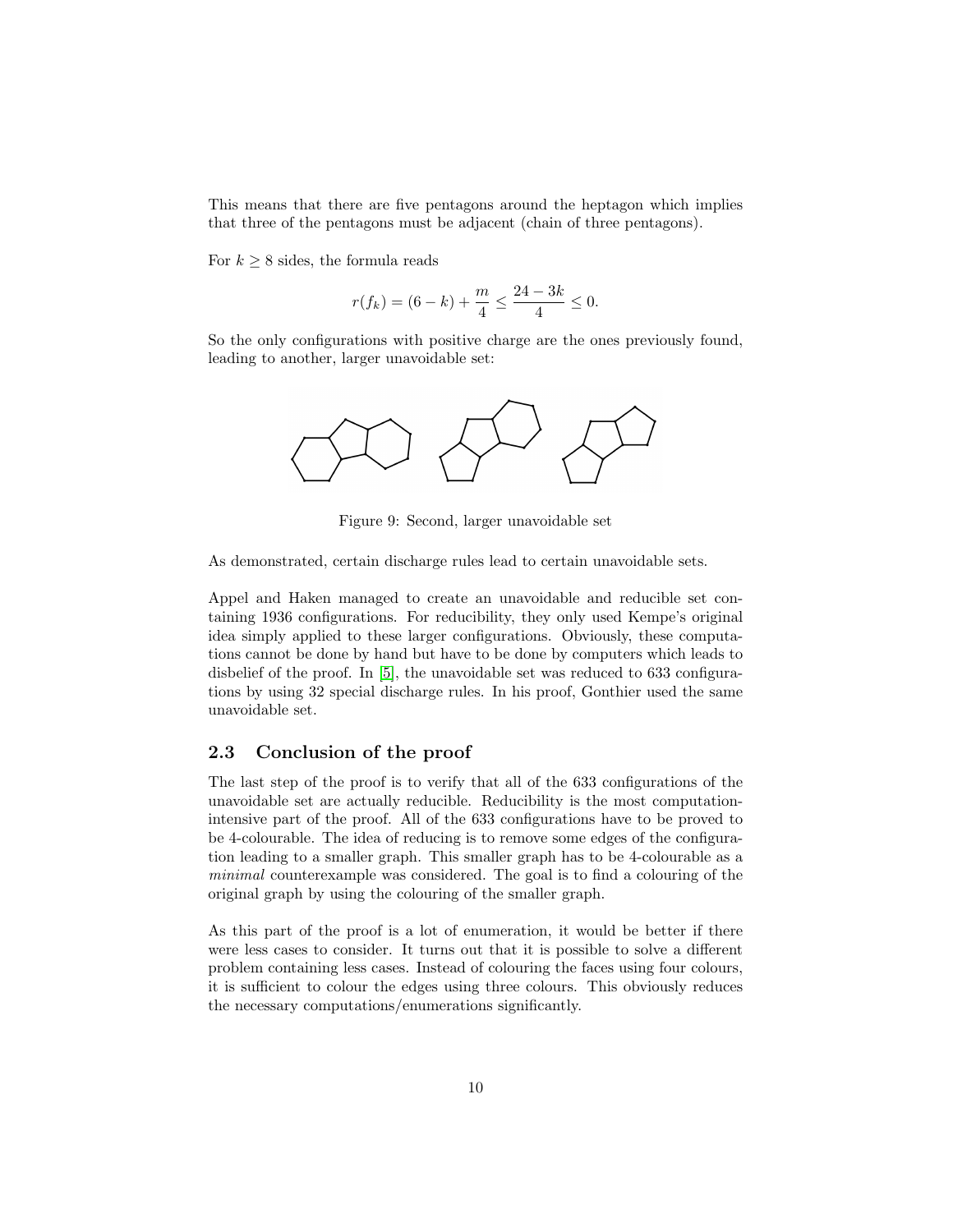Unfortunately, proving this fact and explaining how this can be done would go beyond the scope of this paper. Further information can be found in [\[4\]](#page-11-0) and [\[1\]](#page-11-1). Here, it is sufficient to know that it can be done and formally verified.

Finding such a reducible and unavoidable set was the last step to concluding the proof. As Gonthier performed the entire proof and all of the computations within Coq, every single step was formally verified by the computer. And although some people might still mistrust the proof, it is widely accepted as correct.

All in all, it has taken quite a long time until finally a proof has been created that is accepted by most people. It seems unlikely that a proof will be found that doesn't rely on the help of computers for the enumeration parts. Of course, those steps could also be done by hand but humans are more likely to make mistakes and more importantly, it would take a person several years to perform all the checks. It also took Gonthier and his team several years until they had all of their code written, but Coq can verify this formal proof within a few days, possibly even a few hours with today's computing power.